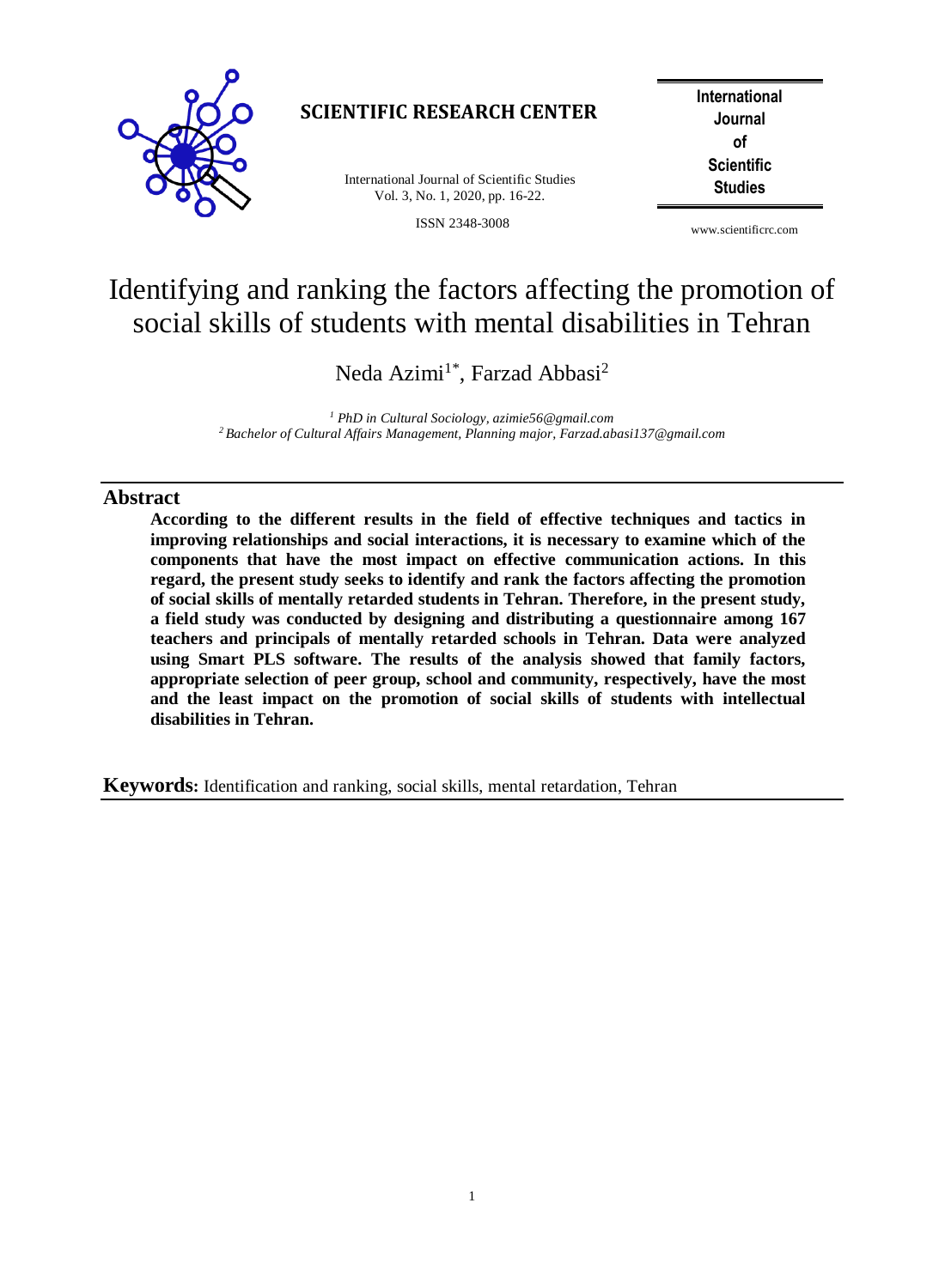#### **Introduction**

The expansion of the circle of cognitive self is closely related to a person's self-knowledge, which leads to the improvement of cognition level with the skills acquired during social interaction. His/her perspective is actually related to the skill and ability of the individual in perceiving the world outside of himself/herself and the role he plays in it. Whenever an individual has the opportunity to establish social relationships with the community with a level of communication skills, he or she needs a level of individual and social cognition; Because he offers his ability through social communication and compares this ability with the ability of other human beings, or perhaps finds the response of others to the ability presented to him, and by perceiving different levels of signs of group behavior, then he is more confident than before. It looks and adds to its self-awareness. (Azobel, 2017). Communication skills are the process by which a person portrays information, values, verbal and non-verbal knowledge (body language), which makes it possible to integrate into society and behave in a way that is compatible with others. Social skills are a model in which, through social values, beliefs, and beliefs, one becomes acquainted with, learns, and implements the norms of society so that one can adapt to the norms of the group and the society in which one lives. That is, what actually harmonizes the individual with the group life. (Vosoughi and Nik Khalq, 2015). Cognitive skills are a set of feelings, perceptions, awareness, learning and intelligence that a person uses to belong to society. The most important applied cognitive characteristic that is used to guide the acceptance of norms, role perception and problem solving for interaction and relationships with others. (Rajoson, 2017). Communication, social and cognitive skills are the balance of the individual with himself / herself, community and environment. That is, a level of individual-social perception of the confrontation of the values that the individual takes from the community itself and by learning it as a cognitive skill, engages in interaction and environmental relations. (Asgarians, 2014). Today, we face different theories on how to improve the high quality of interpersonal relationships in the form of targeted team social interactions, in order to improve effective performance and social well-being. (Banks et al. 2014; Seers, Petty, & Cashman, 1995). In particular, it raises fundamental questions about how social relationships can lead to positive individual consequences such as satisfaction. (Banks et al. 2014; Biggs, Swailes, & Baker, 2016). Also the depth of commitment in social relations. (Banks et al. 2014), Improving mental health (Madlock & Booth-Butterfield, 2012; Schermuly & Meyer, 2016), Reduce numerous decisions (Banks et al. 2014). Improve effective functionality, team performance and team adaptability (Biggs et al. 2016; Madlock & Booth-Butterfield, 2012; Maynard, Kennedy, & Sommer, 2015). Lead, has devoted to various sections of specialized research.

#### **Conceptual models and hypotheses**

According to the research literature, the following conceptual model is proposed :





According to the above conceptual model, the following hypotheses are presented :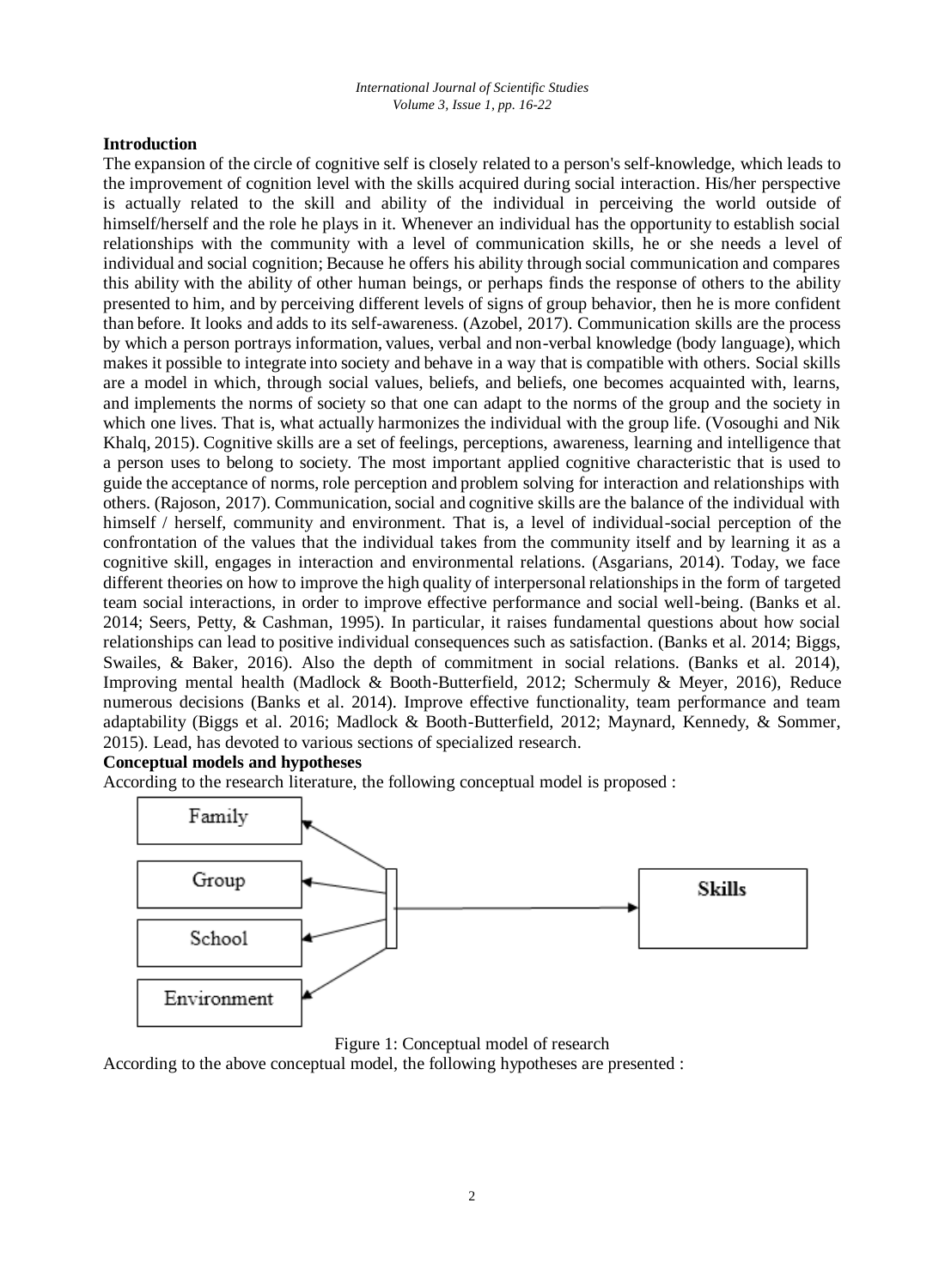1. The family has a positive and significant effect on improving the social skills of students with mental disabilities in Tehran .

2. Proper selection of peer group has a positive and significant effect on the promotion of social skills of students with mental disabilities in Tehran .

3. The school environment has a positive and significant effect on improving the social skills of students with mental disabilities in Tehran .

4. The atmosphere of the society has a positive and significant effect on the promotion of social skills of students with mental disabilities in Tehran .

#### **Research Methods**

The method of the present study is based on the purpose of the research and is applied in terms of nature and method is among the causal research, because it explores the cause or factors of an event in the Tehran Education Department . In this regard, the statistical technique of structural equations, which basically examines the causal relationship between variables, has been used . In the present study, the statistical population is experts and education experts in Tehran.

Based on this and according to the characteristics of the statistical population, the present study was selected as a cluster sampling, in which  $\mathbf{v} \cdot \mathbf{q}$  uestionnaires were distributed and  $17\mathcal{V}$  questionnaires were received correctly, and the final analysis was performed on this number . There are several ways to determine the number of samples . Due to the fact that the number of community members is limited, the following equation has been used to determine the sample size:

Cochran formula

Where the reliability = 95  $\%Z = 1.96$  p = q = 0.5

Community size)  $N$  : (Unlimited

Error value)  $d : (0.05$  is.

The number of statistical samples according to the above information is 384 people.

A researcher-made standard questionnaire was used to collect information.

In this study, while using a standard questionnaire, the questionnaire was reviewed by Tehran education experts in order to assess its validity and you included their corrective opinions . Therefore, the questionnaire used as a data collection tool in this study had good validity.

For much of the reliability of an index called the coefficient of reliability of use . Questionnaire - a tentatively between 30 participants were given samples . In this study was to assess the validity of the questionnaire - a Cronbach's alpha coefficient was used using software SPSS Cronbach's alpha coefficient was calculated and the Cronbach's alpha value for the questionnaire was 0.772 .This indicates that these questionnaires have a high validity.

Data analysis

The test results of the hypotheses are reflected in the diagram.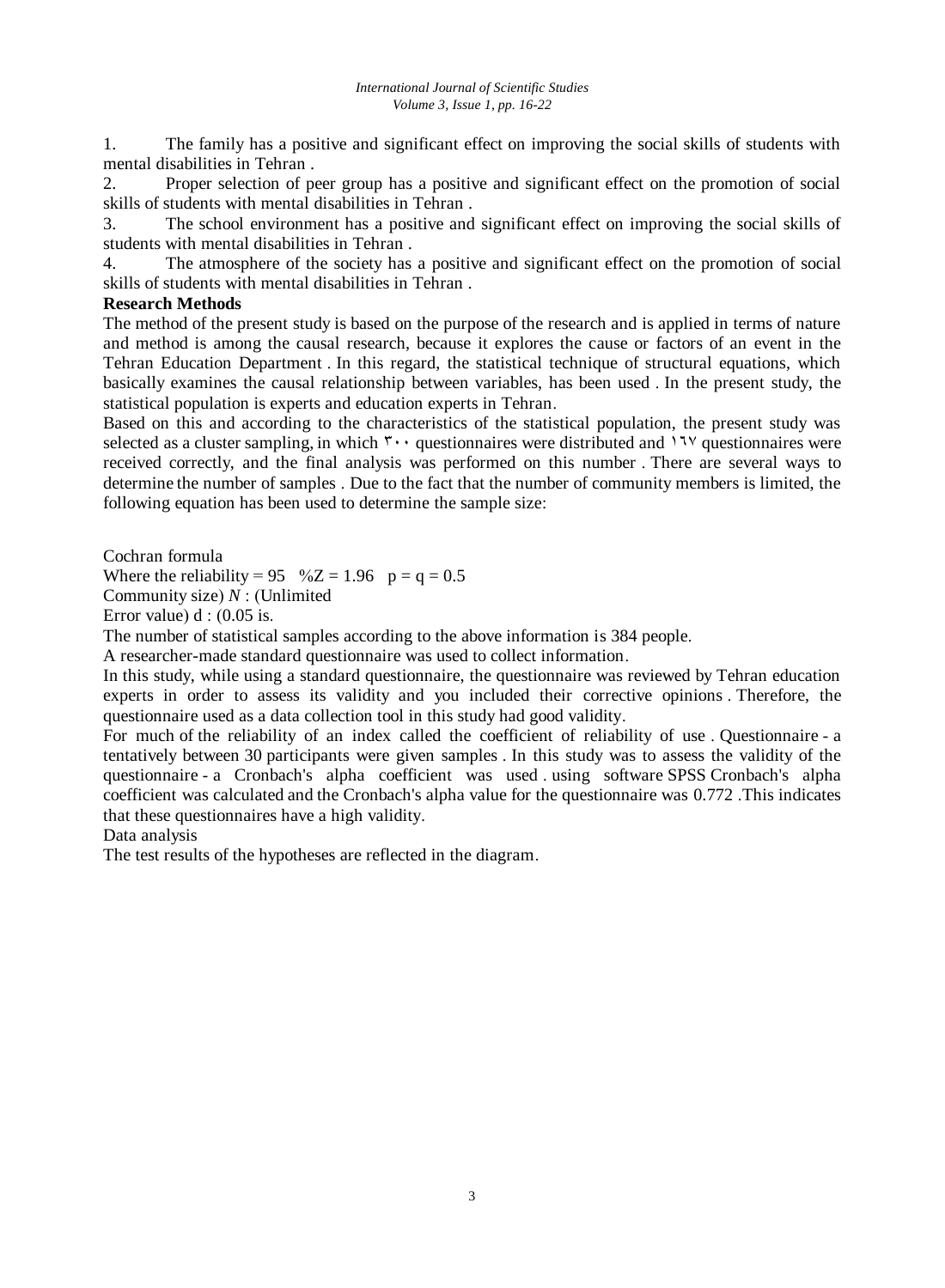

*International Journal of Scientific Studies*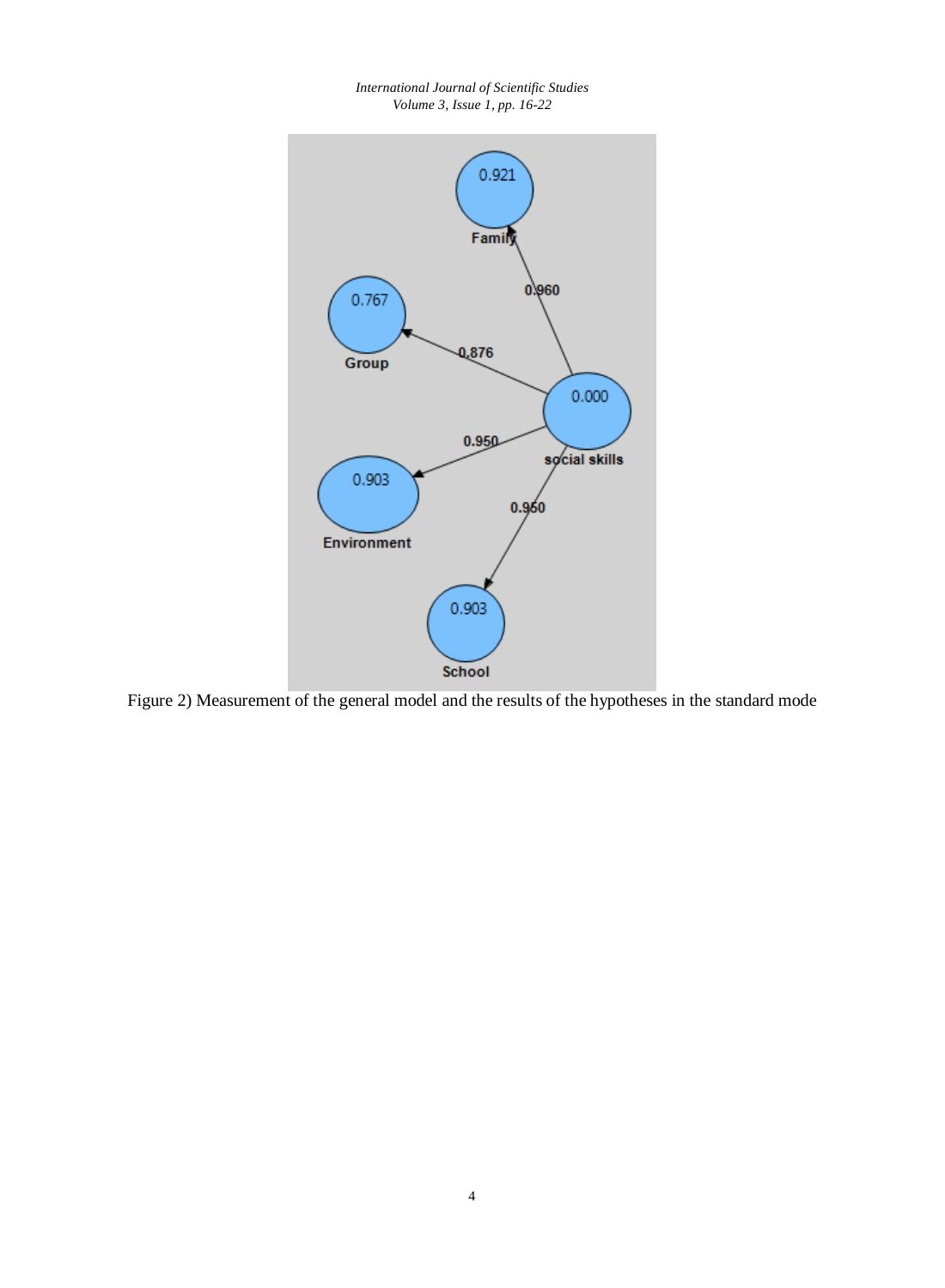*International Journal of Scientific Studies Volume 3, Issue 1, pp. 16-22*



Figure 3) Measure the overall model and the results of the hypotheses in a significant way Table 1 :Cronbach's alpha coefficients

|               | Cronbachs Alpha | <b>Composite Reliability</b> | <b>AVE</b> | GOF  |
|---------------|-----------------|------------------------------|------------|------|
| Social school | 0.841678        | 0.883415                     | 0.559085   |      |
| Family        | 0.769435        | 0.850707                     | 0.592171   |      |
| Group         | 0.662904        | 0.798226                     | 0.508631   | 0.59 |
| Environment   | 1.000000        | 0.935144                     | 0.783393   |      |
| School        | 0.943048        | 0.954563                     | 0.777992   |      |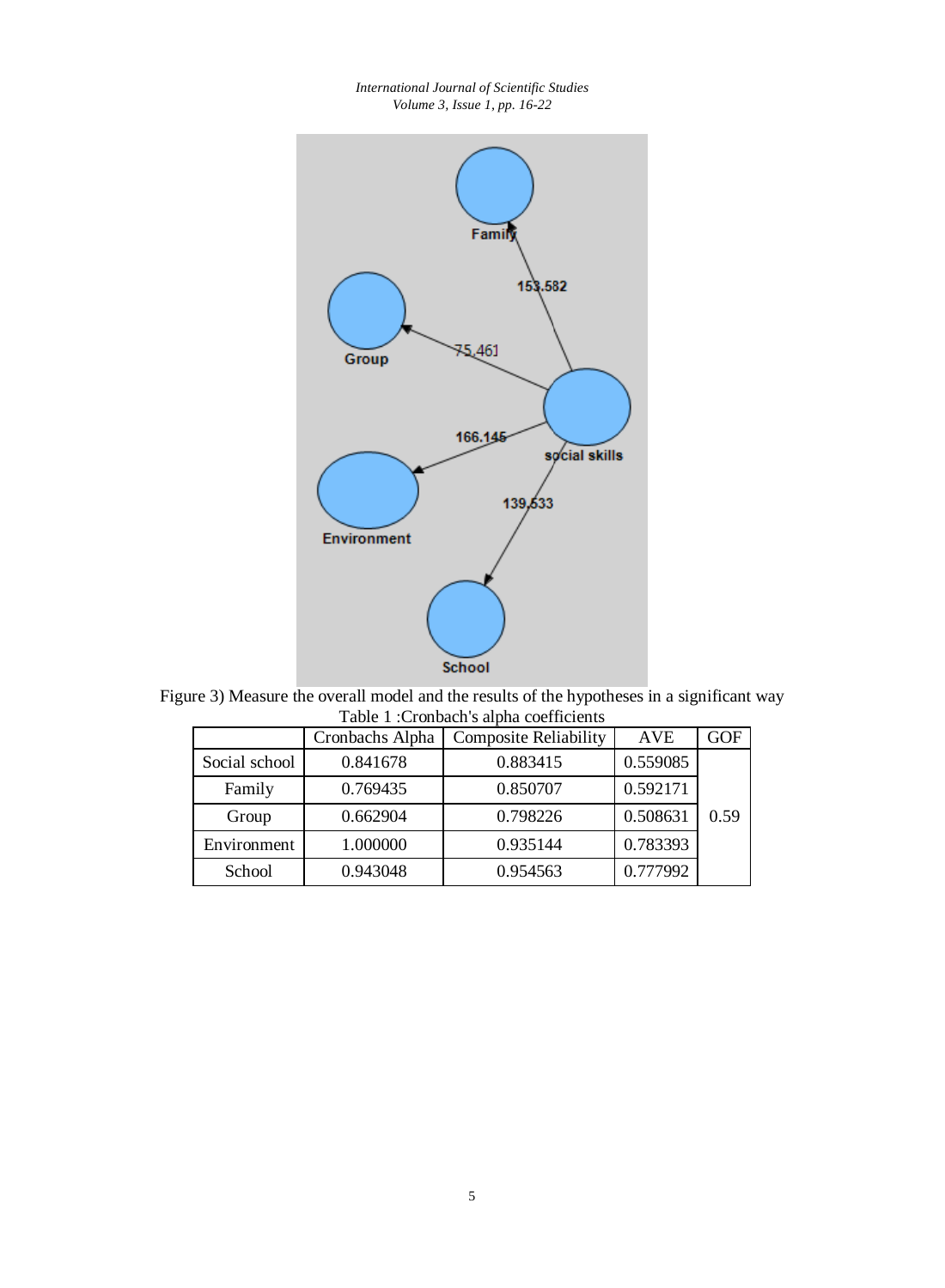#### *International Journal of Scientific Studies Volume 3, Issue 1, pp. 16-22*

The following table summarizes the significance coefficient and the results of the hypotheses. Table 2) Results of Hypotheses

| Result       | meaningful | Path<br>coefficient | theories                                                                                                                                                    |  |
|--------------|------------|---------------------|-------------------------------------------------------------------------------------------------------------------------------------------------------------|--|
| Confirmation | 153        | 0.96                | The family has a positive and significant effect on improving<br>the social skills of students with mental disabilities in<br>Tehran.                       |  |
| Confirmation | 75         | 0.87                | Proper selection of peer group has a positive and significant<br>effect on improving the social skills of students with mental<br>disabilities in Tehran.   |  |
| Confirmation | 166        | 0.95                | The school environment has a positive and significant effect<br>on improving the social skills of students with mental<br>disabilities in Tehran.           |  |
| Confirmation | 139        | 0.95                | The atmosphere of the society has a positive and significant<br>effect on the promotion of social skills of students with<br>mental disabilities in Tehran. |  |

#### **Conclusions**

The hypothesis test is as follows :

1. In Hypothesis No. 1 of the study, it was claimed that the family has a positive and significant effect on the promotion of social skills of students with mental disabilities in Tehran, which the statistical analysis shows between the two according to Table (2) ; The significance number of this hypothesis is greater than 1.96 , so this hypothesis has been rejected .

2. In Hypothesis No. 2 of the study, it was claimed that the appropriate choice of peer group has a positive and significant effect on the promotion of social skills of students with mental disabilities in Tehran, which statistical analysis shows between the two according to Table (2) ; The significance number of this hypothesis is greater than 1.96 , so this hypothesis has been rejected .

3. In Hypothesis 3 of the study, it was claimed that the school environment has a positive and significant effect on the promotion of social skills of students with mental disabilities in Tehran, which the statistical analysis shows between the two according to Table (2) ; The significance number of this hypothesis is greater than 1.96 , so this hypothesis has been rejected .

4. In Hypothesis 4 of the study, it was claimed that the atmosphere of society has a positive and significant effect on the promotion of social skills of students with mental disabilities in Tehran, which statistical analysis shows between the two according to Table (2) ; The significance number of this hypothesis is greater than 1.96 , so this hypothesis has been rejected .

Also, this study showed that in terms of severity of impact, respectively family, appropriate choice of peer group, school environment and community atmosphere have the most to the least impact on the promotion of social skills of students with intellectual disabilities in Tehran .

#### **References**

- Ebrahimi Moghaddam Neda, Durrani Kamal (1397), Teleological Analysis of Social Skills in the Document of Fundamental Transformation of Education, Organizational Culture Management Volume 16, Number 2, Summer 1397 Pages 304-283
- Alvani, Seyed Mehdi and Memarzadeh, Gholamreza (translators, 1398), Organizational Behavior 28th edition of Morvarid Publications.
- Rezaeian, Ali (1398) Fundamentals of Organizational Behavior Management. Eighteenth edition. Tehran: Samat Publications;
- Vosoughi Mansour, Nik Kho Ali Akbar, Fundamentals of SociologyUrbach JM, Ausubel FM. 2017. The NBS-LRR architecturesof plant R-proteins and metazoan NLRs evolved in inde-pendent events. Proc Natl Acad Sci 114: 1063–1068.doi:10.1073/pnas.1619730114